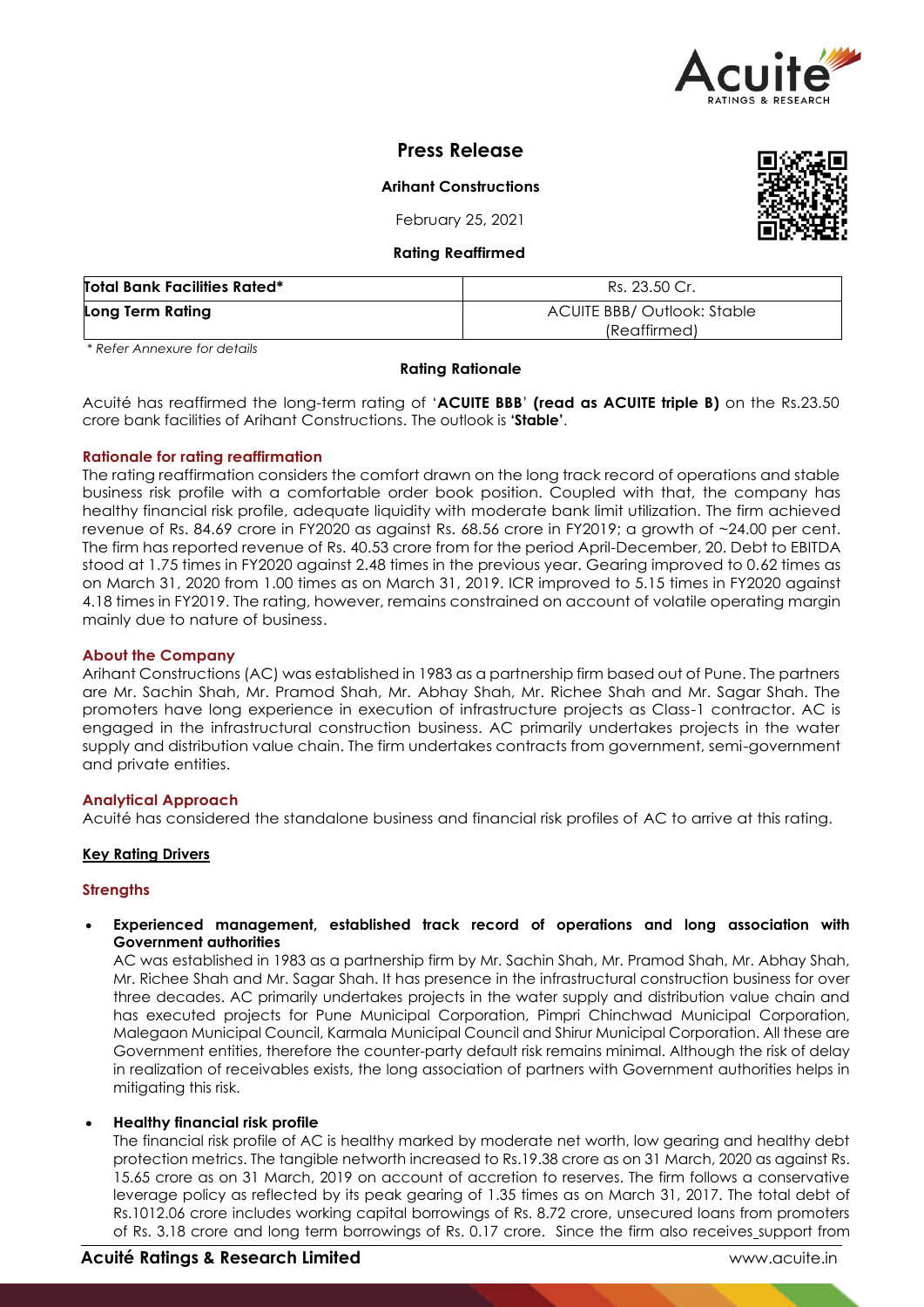

trade credit and mobilization advances, its dependence on the banking system for working capital limits is moderate. The gearing is expected to remain low in future due to expectations of healthy net worth. In FY2020, net cash accruals increased to Rs.5.56 crore as against Rs.4.79 crore in FY2019. The moderate profitability coupled with low gearing levels has resulted in healthy debt protection metrics, with interest coverage ratio (ICR) of 5.15 times and NCA/TD of 0.46 times for FY2020.

Acuité believes the company will be able to maintain the healthy financial risk profile in absence of any major debt funded capex plan.

#### **Comfortable order book position**

AC has comfortable order book position marked by current orders in hand of Rs. 260.91 crore from multiple Government entities as on January 31, 2021 to be executed by March 2022. For April to December 2020, the firm booked revenue of approximately Rs. 40.53 crore.

#### **Weaknesses**

#### **Working capital intensive nature of operations**

The operations of AC are working capital intensive marked by Gross Current Assets (GCA) of 179 days in FY2020 and 260 days in FY2019. This is primarily on account of the large amount of funds that have to be maintained as security deposits and retention money with the Principal. The inventory holding period increased to 63 days in FY2020 from 55 days in FY2019. The payable period has decreased to 54 days in FY2020 compared to 49 days in FY2019. The average bank limit utilisation stood comfortably at ~73.80 percent for the last six months ended December 2020.

#### **Competitive and fragmented industry**

The infrastructural construction sector is marked by the presence of several mid to big sized players. The firm faces intense competition from other players. Risk becomes more pronounced as tenders are based on the minimum amount of bidding of contracts. However, the risk is mitigated to an extent as the management has been operating in the industry for more than three decades.

#### **Rating Sensitivities**

- Significant growth in operating performance leading to overall improvement in financial risk profile.
- Stretched working capital cycle and deterioration in liquidity position.

#### **Material Covenants**

None

#### **Liquidity Position: Adequate**

AC's current ratio stood comfortable at 1.85 times as on 31 March, 2020. AC maintained unencumbered cash balances of Rs. 0.27 crores as on March 31, 2020. The net cash accruals stood at Rs. 5.56 crores in FY2020 and Rs. 4.79 crores in FY2019 against repayment obligation of Rs. 0.30 crores and Rs. 1.50 crores, respectively during the same period. Average utilization of cash credit limits stands comfortable at ~73.80 percent for the six month period ended December 2020. Acuité believes that the liquidity of the firm is likely to remain adequate over the medium term on account of adequate unutilized bank limits and no significant repayment obligations.

#### **Outlook: Stable**

Acuité believes that AC will maintain 'Stable' outlook in the medium term on account of its experienced management and comfortable order book position. The outlook may be revised to 'Positive' in case the firm registers higher-than-expected growth in revenues and net cash accruals. Conversely, the outlook may be revised to 'Negative' in case of deterioration in the scale of operations, profitability and financial risk profile.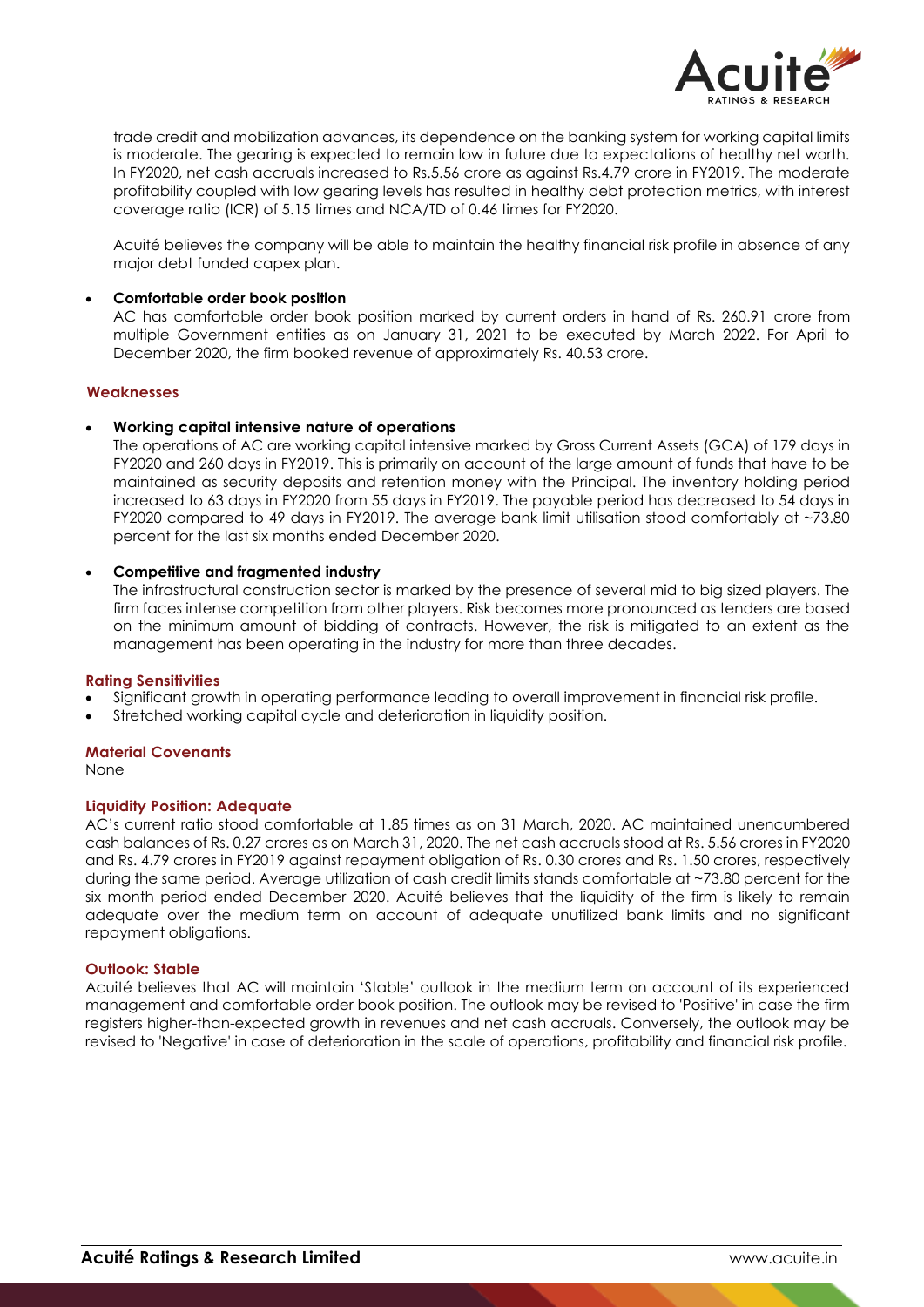

# **About the Rated Entity - Key Financials**

|                               | Unit    | FY20 (Actual) | FY19 (Actual) |
|-------------------------------|---------|---------------|---------------|
| Operating Income              | Rs. Cr. | 84.69         | 68.56         |
| PAT                           | Rs. Cr. | 5.09          | 4.30          |
| <b>PAT Margin</b>             | (%)     | 6.02          | 6.27          |
| Total Debt/Tangible Net Worth | Times   | 0.62          | 1.00          |
| <b>PBDIT/Interest</b>         | Times   | 5.15          | 4.18          |

# **Status of non-cooperation with previous CRA (if applicable)**

Not Applicable

#### **Any other information**

None

# **Applicable Criteria**

- Default Recognition -https://www.acuite.in/view-rating-criteria-52.htm
- Infrastructure Entities -https://www.acuite.in/view-rating-criteria-51.htm
- Financial Ratios And Adjustments -https://www.acuite.in/view-rating-criteria-53.htm

## **Note on complexity levels of the rated instrument**

https://www.acuite.in/view-rating-criteria-55.htm

# **Rating History (Upto last three years)**

| Date         | Name of Instrument /<br><b>Facilities</b> | <b>Term</b> | Amount (Rs. Cr.) | <b>Ratings/Outlook</b>     |
|--------------|-------------------------------------------|-------------|------------------|----------------------------|
|              | Cash Credit                               | Long Term   | 8.00             | <b>ACUITE BBB/Stable</b>   |
|              |                                           |             |                  | (Upgraded)                 |
| 22-Jan-2020  | Secured Overdraft                         | Long Term   | 1.50             | <b>ACUITE BBB/Stable</b>   |
|              |                                           |             |                  | (Upgraded)                 |
|              | <b>Bank guarantee</b>                     | Long Term   | 14.00            | <b>ACUITE BBB/Stable</b>   |
|              |                                           |             |                  | (Upgraded)                 |
|              | Cash Credit                               | Long Term   | 8.00             | <b>ACUITE BBB-/ Stable</b> |
|              |                                           |             |                  | (Reaffirmed)               |
|              | Secured Overdraft                         | Long Term   | 3.50             | <b>ACUITE BBB-/ Stable</b> |
|              |                                           |             |                  | (Assigned)                 |
| 14-Jan-2019  | <b>Bank guarantee</b>                     | Long Term   | 12.00            | <b>ACUITE BBB-/ Stable</b> |
|              |                                           |             |                  | (Reaffirmed)               |
|              | <b>Proposed Bank Facility</b>             | Long Term   | 5.10             | <b>ACUITE BBB-</b>         |
|              |                                           |             |                  | (Withdrawn)                |
|              | Cash Credit                               | Long Term   | 7.20             | <b>ACUITE BBB-/ Stable</b> |
|              |                                           |             |                  | (Reaffirmed)               |
| 30-Jan-2018  | <b>Bank guarantee</b>                     | Long Term   | 2.70             | <b>ACUITE BBB-/ Stable</b> |
|              |                                           |             |                  | (Reaffirmed)               |
|              | Proposed Bank                             | Long Term   | 5.10             | <b>ACUITE BBB-/ Stable</b> |
|              | guarantee                                 |             |                  | (Reaffirmed)               |
|              | Cash Credit                               | Long Term   | 7.20             | <b>ACUITE BBB-/ Stable</b> |
|              |                                           |             |                  | (Assigned)                 |
| 24-Sept-2016 | <b>Bank guarantee</b>                     | Long Term   | 2.70             | <b>ACUITE BBB-/ Stable</b> |
|              |                                           |             |                  | (Assigned)                 |
|              | Proposed Bank                             | Long Term   | 5.10             | <b>ACUITE BBB-/ Stable</b> |
|              | guarantee                                 |             |                  | (Assigned)                 |